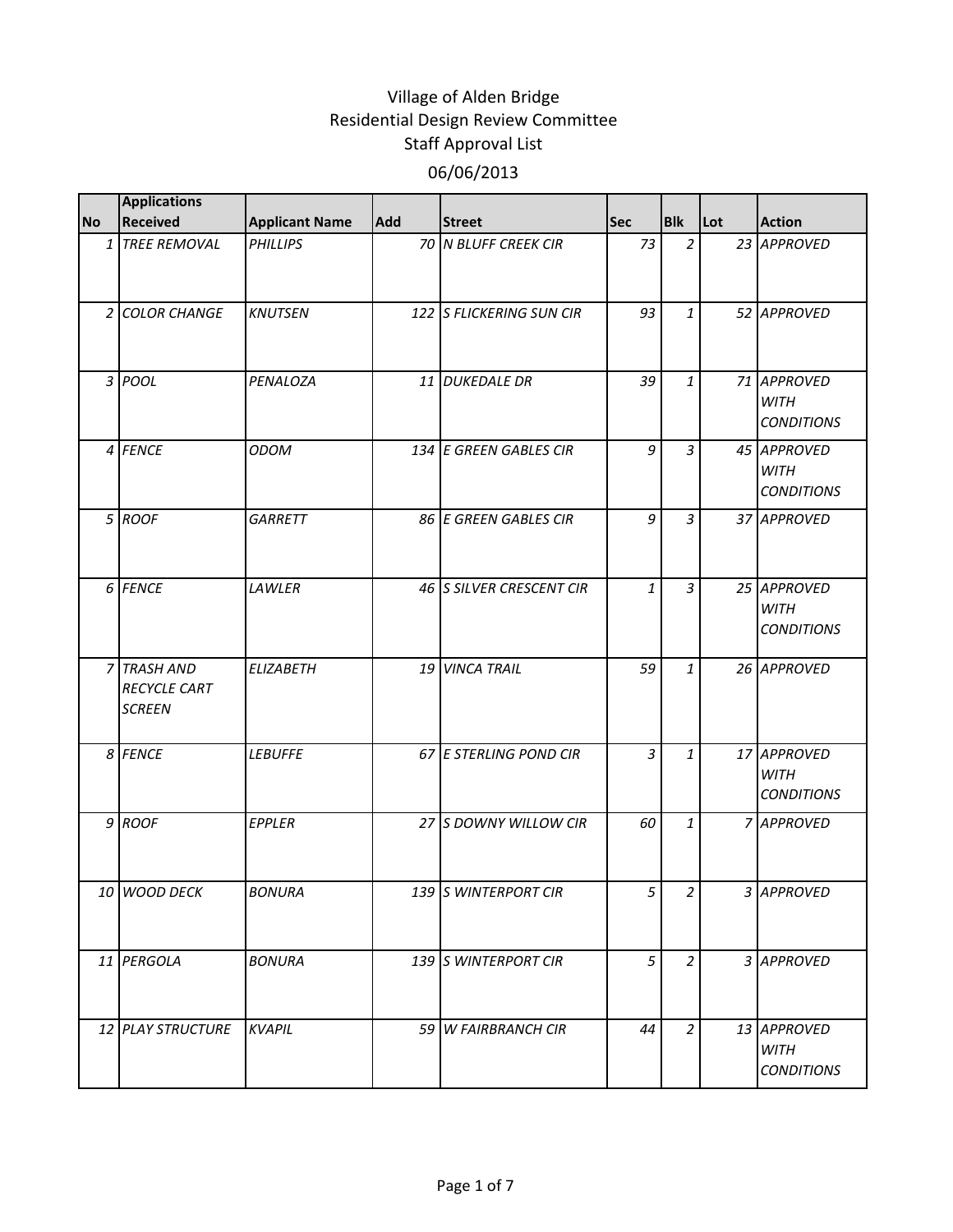|           | <b>Applications</b> |                       |     |                         |            |                |     |                                                 |
|-----------|---------------------|-----------------------|-----|-------------------------|------------|----------------|-----|-------------------------------------------------|
| <b>No</b> | <b>Received</b>     | <b>Applicant Name</b> | Add | <b>Street</b>           | <b>Sec</b> | <b>Blk</b>     | Lot | <b>Action</b>                                   |
|           | 13 COLOR CHANGE     | <b>PERSYN</b>         |     | 7 VINCA TRAIL           | 59         | $\mathbf{1}$   |     | 22 APPROVED                                     |
|           | 14 TREE REMOVAL     | <b>EPPLER</b>         |     | 27 S DOWNY WILLOW CIR   | 60         | $\mathbf{1}$   |     | 7 APPROVED<br><b>WITH</b><br><b>CONDITIONS</b>  |
|           | 15 ROOF             | STILLWELL             |     | 35 S DOWNY WILLOW CIR   | 60         | $\mathbf{1}$   |     | 9 APPROVED                                      |
|           | 16 ROOF             | <b>LORMAND III</b>    |     | 31 S DOWNY WILLOW CIR   | 60         | $\mathbf{1}$   |     | 8 APPROVED                                      |
|           | 17 WALKWAY          | <b>CROSBY</b>         |     | 59 N HOLLYLAUREL CIR    | 16         | $\overline{a}$ |     | 26 APPROVED                                     |
|           | 18 WALKWAY          | PAGAN                 |     | 39 WINTERGREEN TRL      | 48         | $\overline{a}$ |     | 2 APPROVED                                      |
|           | 19 TREE REMOVAL     | PAGAN                 |     | 39 WINTERGREEN TRL      | 48         | $\overline{a}$ |     | 2 APPROVED<br><b>WITH</b><br><b>CONDITIONS</b>  |
|           | 20 TREE REMOVAL     | LAYTON                | 23  | <b>CRESTED POINT PL</b> | 37         | $\overline{a}$ |     | 20 APPROVED<br><b>WITH</b><br><b>CONDITIONS</b> |
|           | 21 <i>POOL</i>      | LAYTON                |     | 23 CRESTED POINT PL     | 37         | $\overline{a}$ |     | 20 APPROVED<br><b>WITH</b><br><b>CONDITIONS</b> |
|           | 22 ROOF             | <b>LIPS</b>           |     | 103 S WYNNOAK CIR       | 57         | $\mathbf{1}$   |     | 23 APPROVED                                     |
|           | 23 ROOF             | LERTOLA               |     | 135 N DOWNY WILLOW CIR  | 60         | $\mathbf{1}$   |     | 34 APPROVED                                     |
|           | $24$ ROOF           | <b>GUINS</b>          |     | 89 IN BETHANY BEND CIR  | 36         | $\overline{3}$ |     | 3 APPROVED                                      |
|           | 25 TREE REMOVAL     | WOLDA                 |     | 58 TRELLIS GATE ST      | 35         | 2              |     | 25 APPROVED<br><b>WITH</b><br><b>CONDITIONS</b> |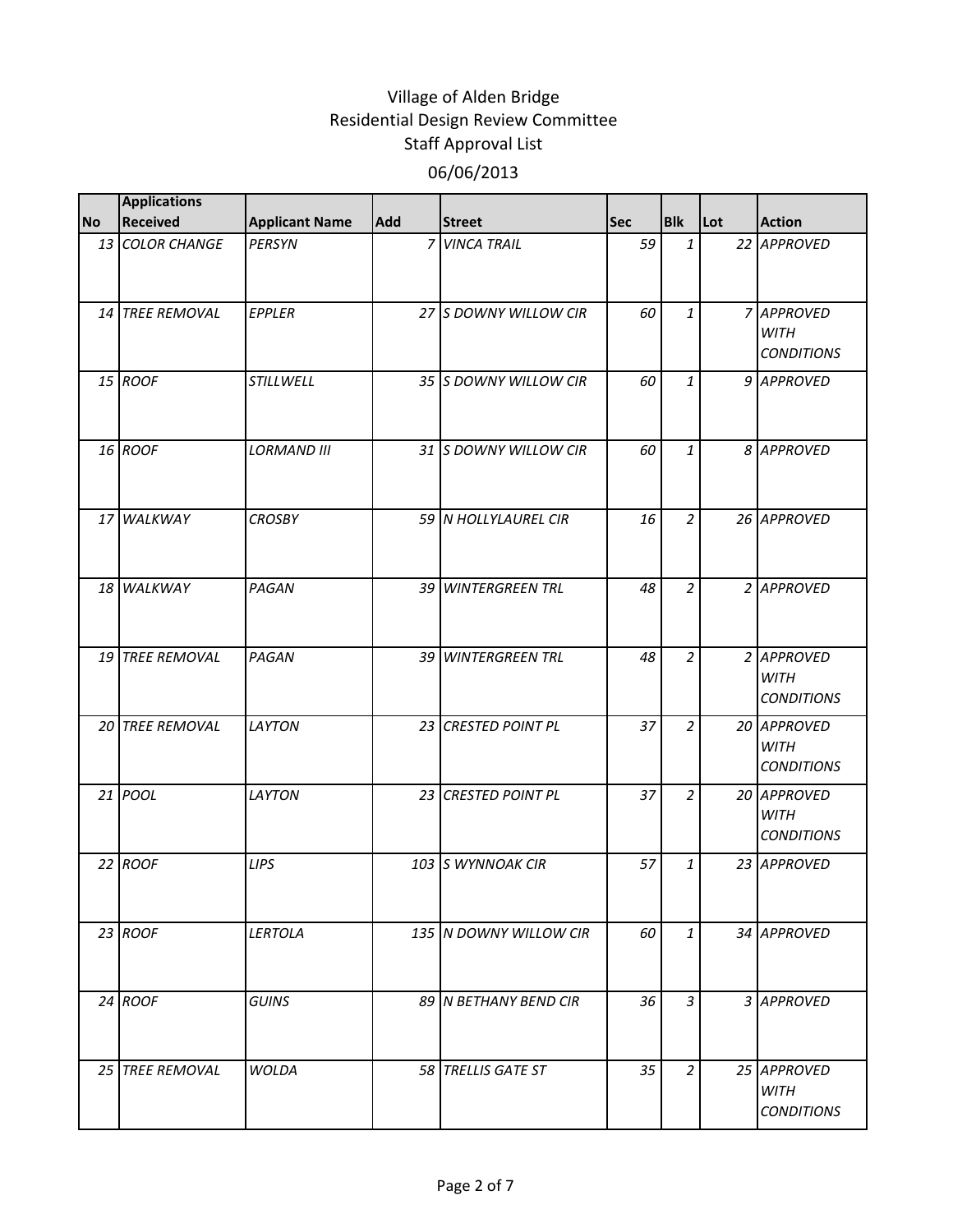|           | <b>Applications</b> |                       |            |                                         |            |                |     |                                                 |
|-----------|---------------------|-----------------------|------------|-----------------------------------------|------------|----------------|-----|-------------------------------------------------|
| <b>No</b> | <b>Received</b>     | <b>Applicant Name</b> | <b>Add</b> | <b>Street</b>                           | <b>Sec</b> | <b>Blk</b>     | Lot | <b>Action</b>                                   |
|           | 26 ROOF             | MAYBERRY              |            | 94 N APPLE SPRINGS CIR                  | 59         | $\overline{2}$ |     | 21 APPROVED                                     |
|           | 27 ROOF             | <b>FLOWERS</b>        |            | 38 S DOWNY WILLOW CIR                   | 60         | $\overline{2}$ |     | 2 APPROVED                                      |
|           | 28 COLOR CHANGE     | <b>SOLBERG</b>        |            | 31 WRENS SONG PL                        | 10         | $\mathfrak{Z}$ |     | 54 APPROVED                                     |
|           | 29 FENCE            | <b>BEAL</b>           |            | 122 E GREEN GABLES CIR                  | 9          | $\overline{3}$ |     | 42 APPROVED<br><b>WITH</b><br><b>CONDITIONS</b> |
|           | 30 COLOR CHANGE     | <b>JACKSON</b>        |            | 14 WILDFLOWER TRACE PL                  | 39         | $\overline{2}$ |     | 4 APPROVED                                      |
|           | 31 TREE REMOVAL     | <b>DOYLE</b>          |            | 139 ANISE TREE PL                       | 66         | $\mathbf{1}$   |     | 35 APPROVED<br><b>WITH</b><br><b>CONDITIONS</b> |
|           | 32 ROOF             | <b>DAIGLE</b>         |            | 123 N WYNNOAK CIR                       | 57         | $\mathbf{1}$   |     | 28 APPROVED                                     |
|           | 33 TREE REMOVAL     | <b>JOHNS</b>          |            | 131 N VILLA OAKS DR                     | 52         | $\mathbf{1}$   |     | 34 APPROVED                                     |
|           | 34 GENERATOR        | <b>HOWERTON</b>       |            | 123 W STOCKBRIDGE<br><b>LANDING CIR</b> | 17         | $\overline{2}$ |     | 5 APPROVED<br><b>WITH</b><br><b>CONDITIONS</b>  |
|           | 35 ROOF             | <b>ROGERS</b>         |            | 151 N DOWNY WILLOW CIR                  | 60         | $\mathbf{1}$   |     | 38 APPROVED                                     |
|           | 36 WINDOWS          | <b>GANCEL</b>         |            | 23 MULBERRY GLEN PL                     | 28         | $\mathbf{1}$   |     | 14 APPROVED                                     |
|           | 37 FENCE            | <b>BEARB</b>          |            | 3 CRESTED POINT PL                      | 37         | $\overline{2}$ |     | 15 APPROVED                                     |
|           | 38 PLAY STRUCTURE   | <b>AGUAYO</b>         |            | 147 S EVANGELINE OAKS CIR               | 74         | $\mathbf{1}$   |     | 29 APPROVED                                     |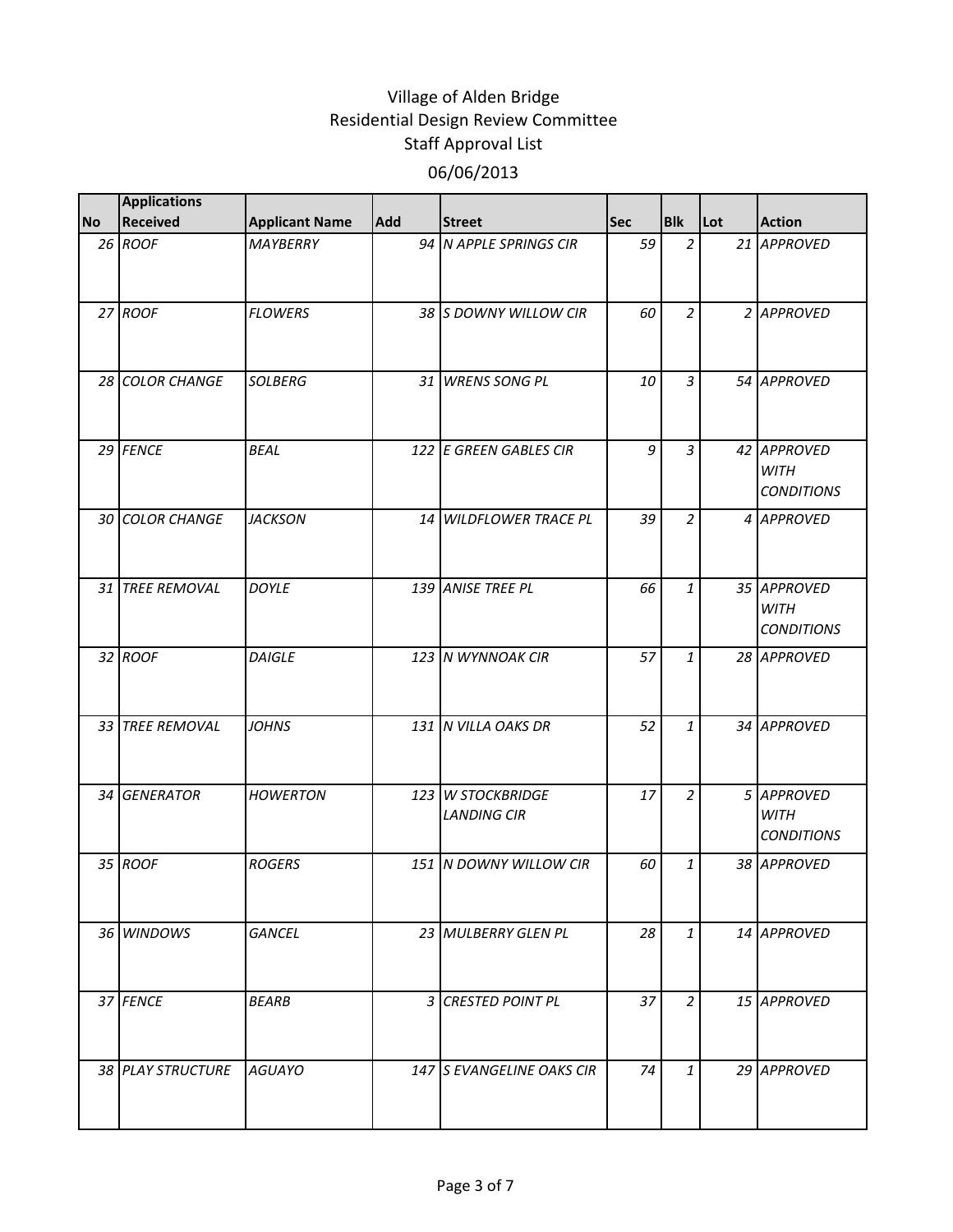| <b>No</b> | <b>Applications</b><br>Received | <b>Applicant Name</b> | Add | <b>Street</b>                          | <b>Sec</b> | <b>Blk</b>     | Lot | <b>Action</b>                                   |
|-----------|---------------------------------|-----------------------|-----|----------------------------------------|------------|----------------|-----|-------------------------------------------------|
|           | 39 PATIO                        | <b>AGUAYO</b>         |     | 147 S EVANGELINE OAKS CIR              | 74         | $\mathbf{1}$   |     | 29 APPROVED                                     |
|           |                                 |                       |     |                                        |            |                |     |                                                 |
|           | <b>40 TRAMPOLINE</b>            | <b>AGUAYO</b>         |     | 147 S EVANGELINE OAKS CIR              | 74         | $\mathbf{1}$   |     | 29 APPROVED                                     |
|           | 41 SWING                        | <b>BAKER</b>          |     | 7 N BENTON WOODS CIR                   | 43         | $\mathbf{1}$   |     | 6 APPROVED                                      |
|           | 42 PAVERS                       | <b>BAKER</b>          |     | 7 N BENTON WOODS CIR                   | 43         | $\mathbf{1}$   |     | 6 APPROVED                                      |
|           | 43 FIRE PIT                     | <b>BAKER</b>          |     | 7 N BENTON WOODS CIR                   | 43         | $\mathbf{1}$   |     | 6 APPROVED<br><b>WITH</b><br><b>CONDITIONS</b>  |
|           | 44 ROOF                         | PAFF                  | 14  | <b>DOESKIN PL</b>                      | 59         | $\overline{3}$ |     | 28 APPROVED                                     |
|           | 45 ROOF                         | MAY                   |     | 127 N DOWNY WILLOW CIR                 | 60         | $\mathbf{1}$   |     | 32 APPROVED                                     |
|           | 46 ROOF                         | <b>KASCHIK</b>        |     | 14 ALMOND BRANCH PL                    | 57         | $\overline{a}$ |     | 23 APPROVED                                     |
|           | 47 FENCE                        | JAYCOX                |     | 67 MILLPORT DR                         | 40         | $\mathbf{1}$   |     | 56 APPROVED                                     |
|           | 48 GENERATOR                    | <b>ROWE</b>           |     | 96 W STOCKBRIDGE<br><b>LANDING CIR</b> | 17         | $\mathbf{1}$   |     | 11 APPROVED<br><b>WITH</b><br><b>CONDITIONS</b> |
|           | 49 WALKWAY                      | <b>CONTRERAS</b>      |     | 10 OWLS COVE PL                        | 6          | 4              |     | 17 APPROVED                                     |
|           | 50 RETAINING WALL               | <b>HARSY</b>          |     | 39 CHELSEA BRIDGE CT                   | 54         | $\overline{a}$ |     | 13 APPROVED                                     |
|           | 51 FENCE                        | <b>BEARB</b>          |     | 26 BROADWEATHER PL                     | 50         | $\mathbf{1}$   |     | 81 APPROVED<br><b>WITH</b><br><b>CONDITIONS</b> |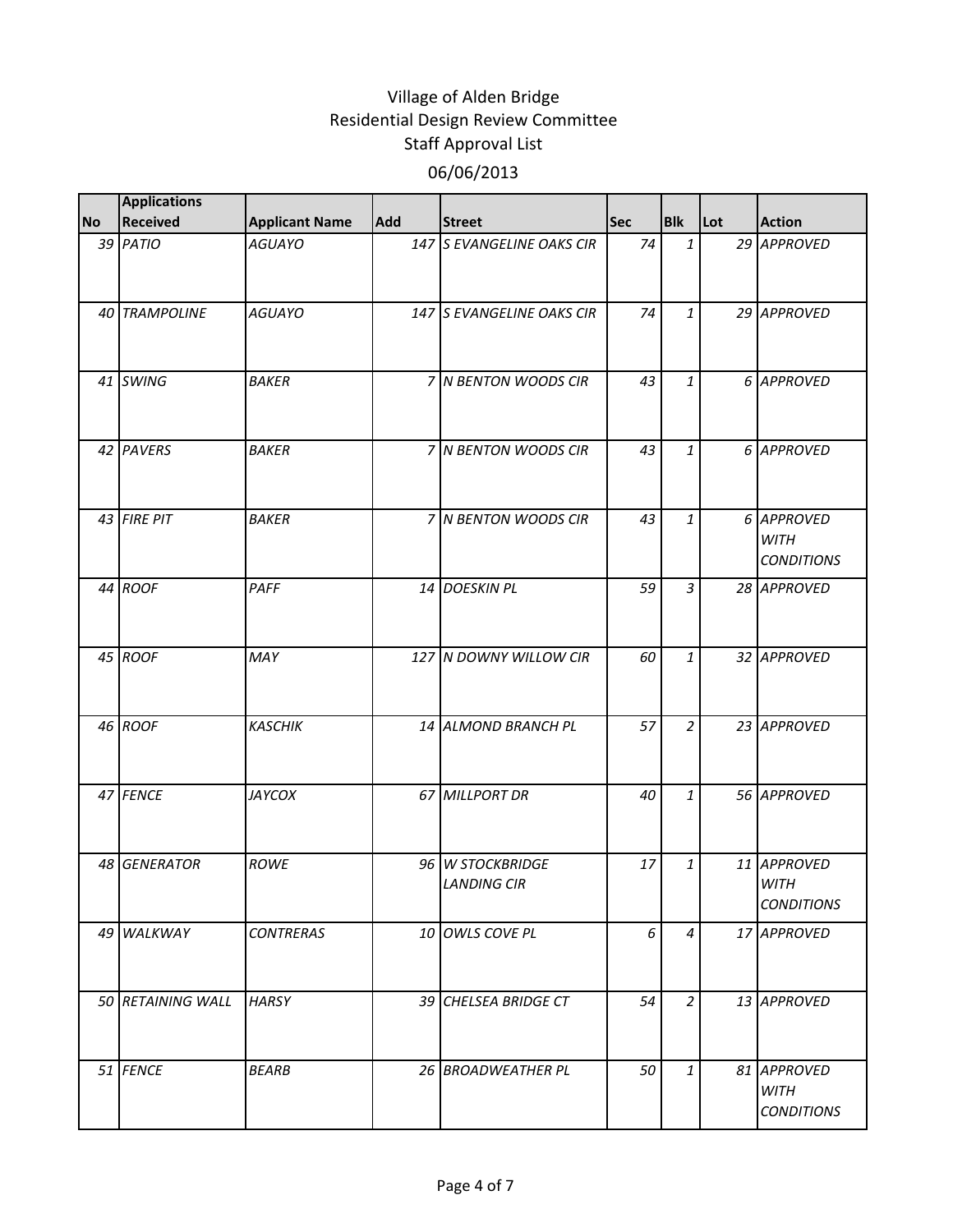|           | <b>Applications</b>            |                       |            |                                         |            |                |     |                                                 |
|-----------|--------------------------------|-----------------------|------------|-----------------------------------------|------------|----------------|-----|-------------------------------------------------|
| <b>No</b> | <b>Received</b>                | <b>Applicant Name</b> | <b>Add</b> | <b>Street</b>                           | <b>Sec</b> | <b>Blk</b>     | Lot | <b>Action</b>                                   |
|           | 52 DRIVEWAY<br><b>WIDENING</b> | <b>BEARB</b>          |            | 26 BROADWEATHER PL                      | 50         | $\mathbf{1}$   |     | 81 APPROVED<br><b>WITH</b><br><b>CONDITIONS</b> |
|           | 53 PATIO                       | LEBLANC               |            | 74 E SLATESTONE CIR                     | 50         | $\overline{2}$ |     | 18 APPROVED                                     |
|           | 54 SUMMER KITCHEN LEBLANC      |                       |            | 74 E SLATESTONE CIR                     | 50         | $\overline{a}$ |     | 18 APPROVED<br><b>WITH</b><br><b>CONDITIONS</b> |
|           | 55 PATIO COVER                 | LEBLANC               |            | 74 E SLATESTONE CIR                     | 50         | $\overline{2}$ |     | 18 APPROVED<br><b>WITH</b><br><b>CONDITIONS</b> |
|           | 56 ROOF                        | CRANDALL              |            | 70 S BETHANY BEND CIR                   | 36         | $\mathbf{1}$   |     | 11 APPROVED                                     |
|           | 57 ROOF                        | <b>DEARDORF</b>       |            | 7 DOESKIN PL                            | 59         | 3              |     | 41 APPROVED                                     |
|           | 58 ROOF                        | <b>VENDITTE</b>       |            | 23 DOESKIN PL                           | 59         | $\overline{3}$ |     | 37 APPROVED                                     |
|           | 59 ROOF                        | <b>PACKER</b>         |            | 2 DOESKIN PL                            | 59         | $\overline{3}$ |     | 25 APPROVED                                     |
|           | 60 ROOF                        | <b>BENSON</b>         |            | 10 PETALDROP PL                         | 64         | $\mathbf{1}$   |     | 32 APPROVED                                     |
|           | 61 FENCE                       | <b>COHN</b>           |            | 138 W STOCKBRIDGE<br><b>LANDING CIR</b> | 17         | $\mathbf{1}$   |     | 1 APPROVED<br><b>WITH</b><br><b>CONDITIONS</b>  |
|           | 62 FENCE                       | LOBO                  |            | 126 W STOCKBRIDGE<br><b>LANDING CIR</b> | 17         | $\mathbf{1}$   |     | 4 APPROVED<br><b>WITH</b><br><b>CONDITIONS</b>  |
|           | 63 FENCE                       | <b>KARNIKA</b>        |            | 130 W STOCKBRIDGE<br><b>LANDING CIR</b> | 17         | $\mathbf{1}$   |     | 3 APPROVED<br><b>WITH</b><br><b>CONDITIONS</b>  |
|           | 64 FENCE                       | <b>NORTHROP</b>       |            | 134 W STOCKBRIDGE<br><b>LANDING CIR</b> | 17         | $\mathbf{1}$   |     | 2 APPROVED<br><b>WITH</b><br><b>CONDITIONS</b>  |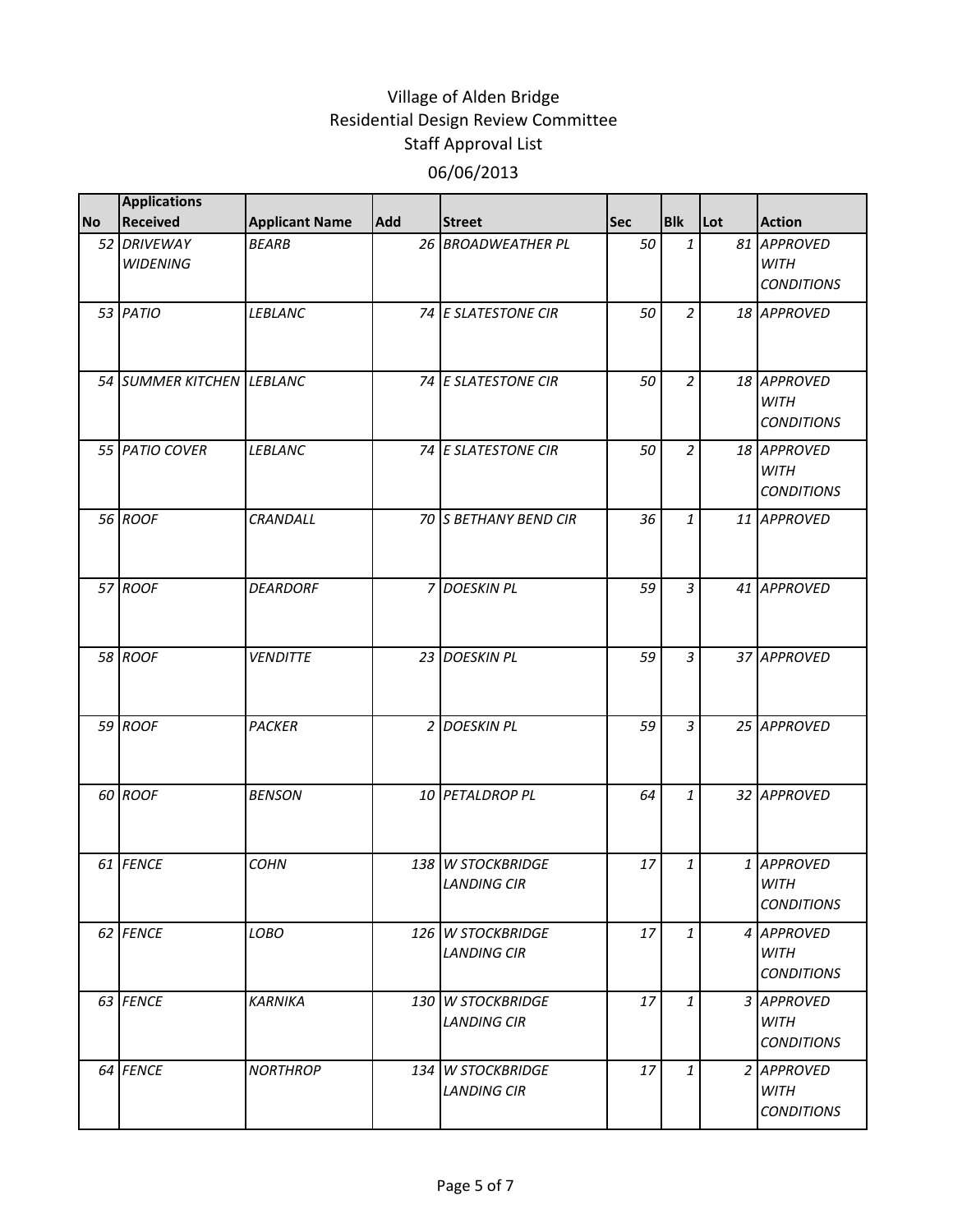|           | <b>Applications</b>                  |                                  |     |                                         |            |                |     |                                                 |
|-----------|--------------------------------------|----------------------------------|-----|-----------------------------------------|------------|----------------|-----|-------------------------------------------------|
| <b>No</b> | Received                             | <b>Applicant Name</b>            | Add | <b>Street</b>                           | <b>Sec</b> | <b>Blk</b>     | Lot | <b>Action</b>                                   |
|           | 65 ROOF                              | PICKARD                          |     | 178 W SUNDANCE CIR                      | 59         | $\overline{2}$ |     | 32 APPROVED                                     |
|           | 66 ROOF                              | <b>TAYLOR</b><br>REVOCABLE TRUST |     | 119 E SUNDANCE CIR                      | 59         | $\overline{3}$ |     | 23 APPROVED                                     |
|           | 67 ROOF                              | <b>TODD</b>                      |     | 134 W SUNDANCE CIR                      | 59         | $\mathbf{1}$   |     | 56 APPROVED                                     |
|           | 68 ROOF                              | <b>CHANEY III</b>                |     | 6 DOESKIN PL                            | 59         | $\mathfrak{Z}$ |     | 26 APPROVED                                     |
|           | 69 SATELLITE DISH<br><b>ANTENNAE</b> | <b>KOHL</b>                      |     | 7 WINTERGRASS PL                        | 41         | $\mathbf{1}$   |     | 2 APPROVED                                      |
|           | 70 PLAY STRUCTURE                    | <b>MAYO</b>                      |     | 90 E FAIRBRANCH CIR                     | 44         | $\mathbf{1}$   |     | 26 APPROVED<br><b>WITH</b><br><b>CONDITIONS</b> |
|           | 71 FENCE                             | <b>SCHLEICHER</b>                |     | 95 W LAURELHURST CIR                    | 45         | 1              |     | 40 APPROVED<br><b>WITH</b><br><b>CONDITIONS</b> |
|           | 72 FENCE                             | <b>DEFORD</b>                    |     | 67 S BRISTOL OAK CIR                    | 11         | $\mathbf{1}$   |     | 45 APPROVED                                     |
|           | 73 PATIO                             | <b>DEFORD</b>                    |     | 67 S BRISTOL OAK CIR                    | 11         | $\mathbf{1}$   |     | 45 APPROVED                                     |
|           | <b>74 WATER FEATURE</b>              | <b>DEFORD</b>                    |     | 67 S BRISTOL OAK CIR                    | 11         | $\mathbf{1}$   |     | 45 APPROVED                                     |
|           | 75 WALKWAY                           | <b>HUNTER</b>                    |     | 162 W SLATESTONE CIR                    | 50         | $\overline{a}$ |     | 1 APPROVED                                      |
|           | 76 PATIO                             | <b>HOWERTON</b>                  |     | 123 W STOCKBRIDGE<br><b>LANDING CIR</b> | 17         | $\overline{a}$ |     | 5 APPROVED                                      |
|           | 77 ROOF                              | <b>KNAPP</b>                     |     | 90 N BETHANY BEND CIR                   | 36         | $\mathbf{1}$   |     | 16 APPROVED                                     |